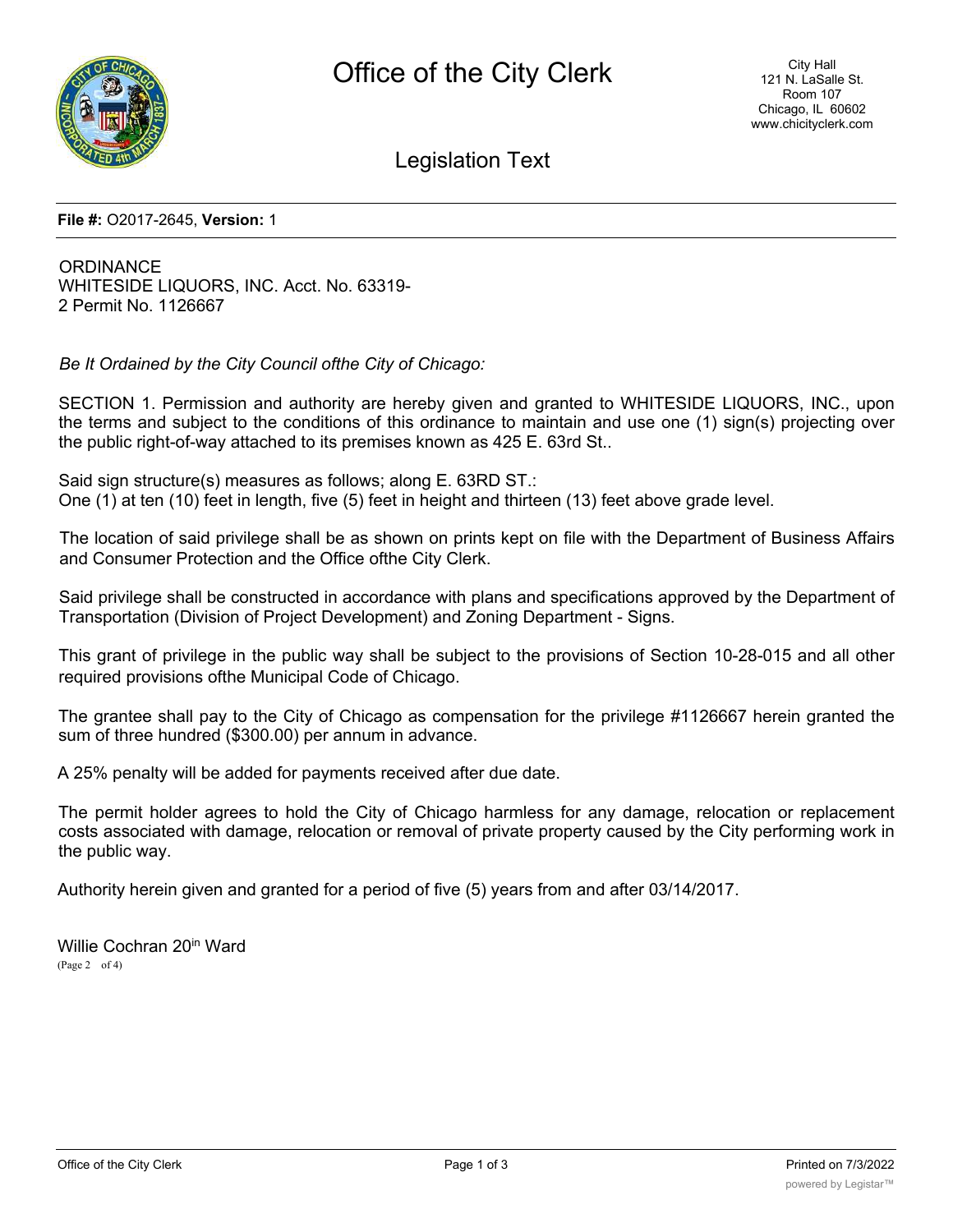CrnSlmg LiortFertjrc-

Existing Sgn~

-65'-

EwsbngUghlFixtore-

Exfiling Sign 5-4 K 16

Whiteside Liquors Inc 425 E 63rd St Chicago, IL 60637

Department of Business Affairs and Consumer Protection Small Business Center - Public Way Use Unit City Mall - 121 N LaSalle Street, Room 800 • Chicago. IL 60602 312-74-GOBIZ/312-744-6249 • (312) 744-1944 (TTY) <http://www.cilvorchicago.org/hacp>

**03/29/2017**

## **Alderman Willie Cochran**

Ward # 20 City of Chicago City Hall, Room 300 121 North LaSalle Street Chicago, Illinois 60602

## **Re: An ordinance to use and maintain a portion of the public right-of-way for one (1) sign(s) for WHITESIDE LIQUORS, INC., adjacent to the premises known as 425 E. 63rd St..**

## **Dear Alderman Willie Cochran:**

The applicant referenced above has requested the use ofthe public right-of-way for a sign(s). An ordinance has been prepared by the Department of Business Affairs and Consumer Protection - Small Business Center -Public Way Use Unit for presentation to the City Council. Because this request was made for properties located in your ward, as approved by you as per the attached, I respectfully request that you introduce the attached ordinance at the next City Council meeting.

If you have any questions regarding this ordinance, please contact Anthony Bertuca at (312) 744-5506.